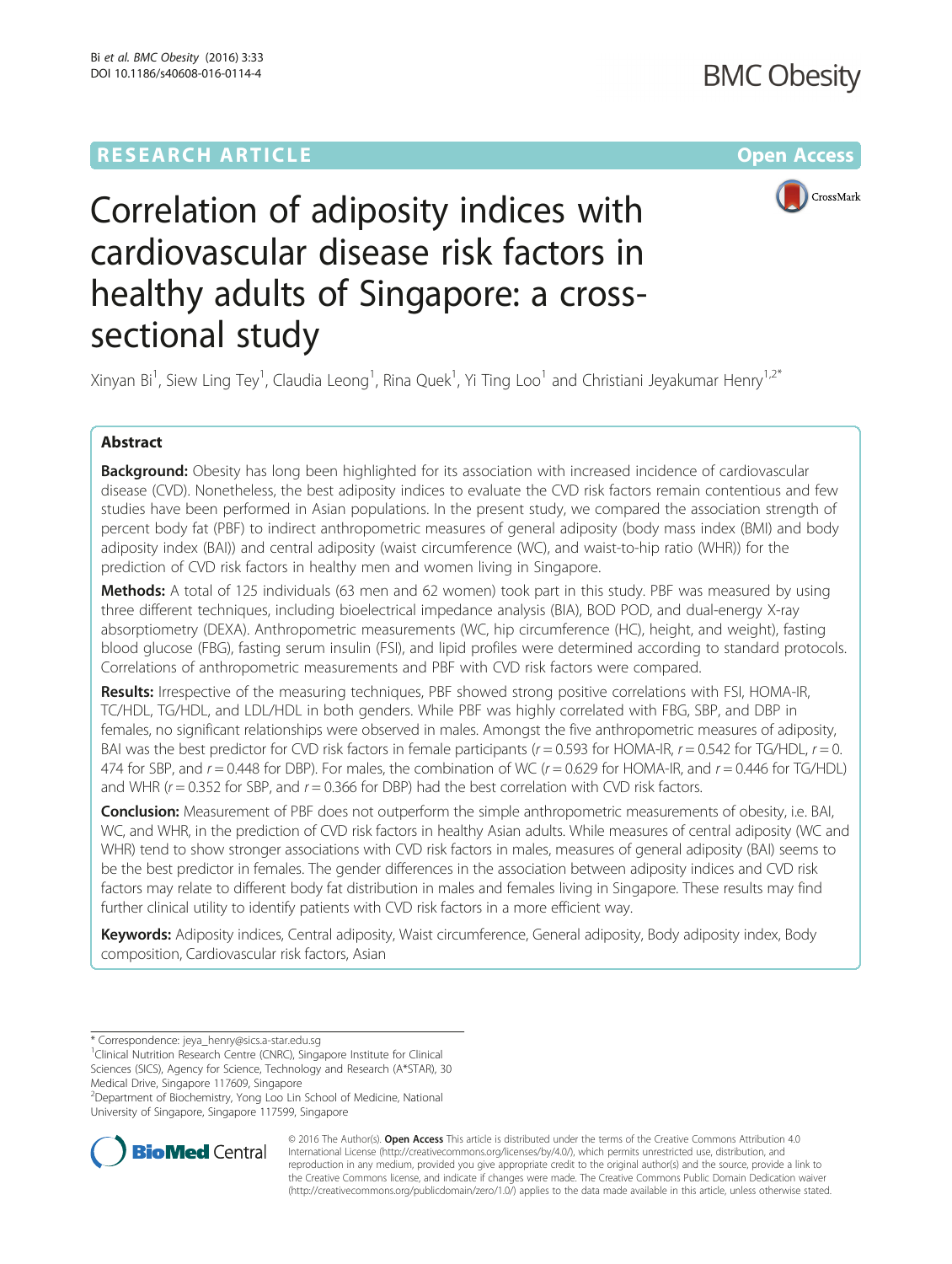## Background

Obesity (excess adiposity tissue) is a substantial public health crisis globally with the prevalence increasing rapidly in Asia [\[1\]](#page-6-0). Compared with normal weight people, those who are overweight or obese are at greater risk for many diseases, such as cardiovascular disease (CVD), osteoarthritis, diabetes mellitus (DM), and cancers [\[2, 3](#page-6-0)]. Despite the clear evidence linking obesity to various poor health outcomes, obesity itself is a complex and heterogeneous condition [\[4](#page-6-0)]. Previous study has shown that equally obese subjects with the same amount of total body fat may have markedly different risk factor profiles [[5](#page-6-0)]. The accumulation of intra-abdominal (visceral) adiposity was associated with increased risk of metabolic abnormalities such as insulin resistance and dyslipidemia [\[5](#page-6-0), [6\]](#page-6-0). However, obese subjects with a normal metabolic risk profile (known as metabolically healthy obese individuals) were generally characterized by low levels of visceral adipose tissue and by subcutaneous obesity [[7\]](#page-6-0). Therefore, the evaluation of total body fat alone is insufficient to distinguish between individuals at high and low risk of CVD. Recent technological advances have made possible the accurate measurement of regional fat compartments using magnetic resonance imaging (MRI) and computed tomography (CT) [[8](#page-6-0)]. These methods may be better predictors of obesity-related health risks, their applications in large epidemiological studies or clinical practice is, nevertheless, not feasible due to the complexity and high costs of the instrumentations.

In contrast, simple-to-use anthropometric indices, e.g. body mass index (BMI; weight in kilograms divided by square of height in meters), waist circumference (WC), hip circumference (HC), waist-to-hip ratio (WHR; ratio of WC to HC), and body adiposity index (BAI; HC divided by height in meters<sup>1.5</sup>, and subtracting 18 from the result), have been widely used as surrogates to correlate with total and subcutaneous body fat volumes for assessing adiposityrelated risks [[9](#page-6-0)–[14](#page-6-0)]. Despite years of research, the best measure of adiposity and cut-off values to predict the CVD risk factors have remained contentious. Previous studies have reported that BMI was significantly related with various health outcomes [[9](#page-6-0)]. It has been suggested that BMI was equally effective as WC in identifying individuals at increased risk of CVD [\[10, 11](#page-6-0)]. Conversely, some studies reported that WC is a better indicator of CVD risk than BMI and WHR in ethnically diverse groups [[12](#page-6-0)–[14](#page-6-0)], whereas a high WHR has been identified as an increased risk of dyslipidemia, hypertension, CVD and DM compared with BMI [[4](#page-6-0)]. One explanation of these discrepant results could be attributed to the methodological drawbacks of field methods used for anthropometry analysis and the differences in participant characteristics, e.g. age, gender, ethnicity, diet, countries where participants reside [[15](#page-6-0)–[17](#page-6-0)]. Compared to Caucasians, Asians have more visceral adiposity, which is metabolically more adverse, for the same BMI. To date,

there have been few studies to examine the relationship between anthropometric adiposity indices to CVD risk factors in Asian populations. Therefore the first objective of this study was to correlate measured anthropometric variables with CVD risk factors, e.g. dyslipidemia, insulin resistance, and blood pressure, in an adult population in Singapore, a South-East Asian country. In addition to the simple anthropometric measures, the commonly used body fat measuring techniques, i.e. dual-energy X-ray absorptiometry (DEXA), BOD POD, and bioelectrical impedance analysis (BIA) were also utilized in this study to estimate the relationship between percent body fat (PBF) and CVD risk factors. Therefore, the secondary objective of this study was to compare the value of simple anthropometric measures of adiposity to advanced fat measuring techniques for the prediction of CVD risk factors.

## Methods

## Study design

This study was limited to cross-sectional analyses of data from participants attending a visit between June 2014 and June 2015. The participants included 125 healthy adults aged 21 to 68 years: 63 males (50.4 %) and 62 females (49.6 %). They were recruited from the general public in Singapore through advertisements and posters that were placed around the National University of Singapore campus, public area and on the Clinical Nutrition Research Centre (CNRC) website. To be eligible, participants were required to be Singaporeans or individuals who have resided in Singapore for a minimum of five years, healthy males and females. Participants were excluded if they were pregnant or diagnosed with any major diseases. Prior to the test day, participants were asked to restrict alcohol and caffeine-containing drinks as well as to refrain themselves from intense physical activity.

## Clinical measures

Participants arrived at the laboratory in the morning after a 10 h overnight fast. Two finger prick capillary blood samples were obtained for determining blood glucose concentration (FBG, mmol/L) using the HemoCue® 201+ RT Glucose analyser (HemoCue Ltd, Dronfield, UK). In addition, a total of 10 mL of venous blood was collected into Vacutainers (Becton Dickinson Diagnostics). Blood samples were separated by centrifugation at 1500 rpm for 10 min at 4 °C within 2 h of being drawn and aliquots were stored at −80 °C until analysis. Fasting serum insulin (FSI, μU/mL) was measured using the immunochemistry analyzer COBAS e411 (Roche, HITACHI, USA). Insulin resistance index HOMA-IR was calculated using FBG and FSI (HOMA-IR = FBG  $\times$  FSI/22.5).

Fasting lipid parameters including total cholesterol (TC), high density lipoprotein (HDL), low density lipoprotein (LDL), and triglycerides (TG) were measured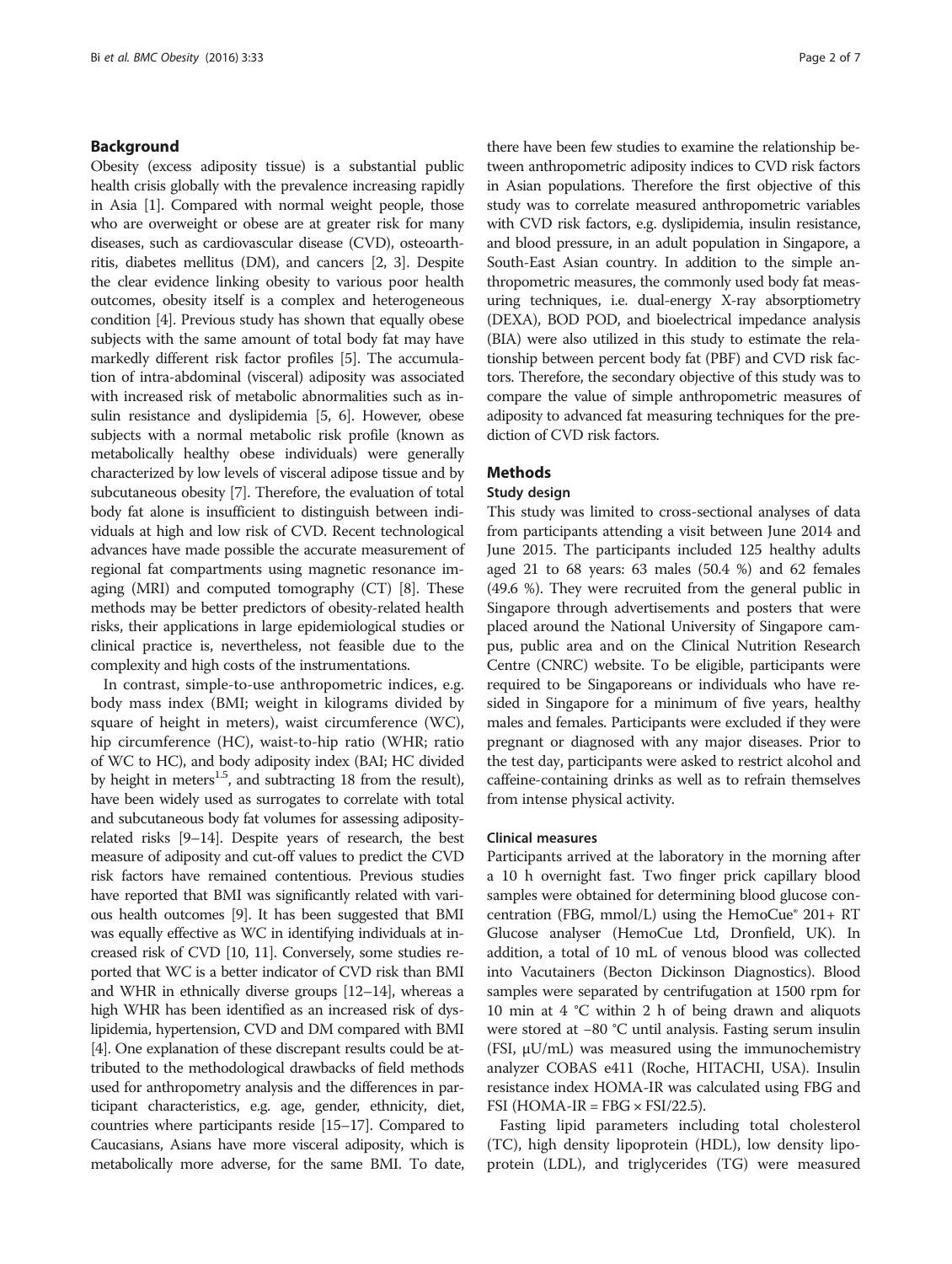using chemistry analyzer COBAS c311 (Roche, HITA-CHI, USA). The ratios of TC/HDL, TG/HDL, and LDL/ HDL were calculated from the standard lipid profile. Systolic blood pressure (SBP) and diastolic blood pressure (DBP) were measured with an Omron blood pressure monitor (model HEM-907). The measurements were done in duplicate and readings were averaged.

Standing height was measured to the nearest millimetre with a stadiometer. Body weight and composition were measured to the nearest 0.1 kg by using an 8-electrode BIA device (Tanita BC-418, Tokyo, Japan). Participants were weighed in light clothing without footwear. PBF was measured by using Bod Pod™® Body Composition Tracking System (Cosmed, Rome, Italy; software version 5.2.0) and DEXA (QDR 4500A, fan-beam densitometer, software version 8.21; Hologic, Waltham, USA). WC and HC were measured with an anthropometric measuring tape while the participants were dressed in light clothing. Measurements were taken according to the ISAK International Standards for Anthropometric Assessment guidelines [\[18](#page-6-0)]. WC was measured at the minimum circumference between the iliac crest and the rib cage. HC was measured at the maximum protuberance of the buttocks. All of these anthropometric measurements were done in duplicate and readings were averaged.

The body mass index (BMI) was calculated using weight (kg) divided by the height squared  $(m^2)$  whereas the body adipose index (BAI) was calculated using HC and height  $(BAI = (HC in centimetres)/(height in meters)<sup>1.5</sup> - 18)$ .

## Statistical analysis

Baseline characteristics of the participants were presented as arithmetic means ± SDs. Baseline characteristics was compared between the two gender groups by using independent-samples  $t$  tests. Pearson's correlations were used to investigate the associations between adiposity indices and various CVD risk factors. Linear regression models, adjusted for age, were used to examine the adjusted associations. All statistical analyses were performed using Stata 11.1 (StataCorp, College Station, Tex, USA). Two sided  $p < 0.05$  was considered statistically significant in all cases.

## Results

The clinical characteristics of the study population are shown in Table 1. Almost equal men (50.4 %) and women (49.6 %) with similar average age took part in the study. Amongst the anthropometric measurements, males had significantly higher height, weight, BMI, WC, and WHR than females, while females had significantly higher PBF and BAI than males. With the exception of HDL  $(1.5 \pm 0.3)$ for males and  $1.7 \pm 0.4$  for females,  $p = 0.001$ ), systolic blood pressure  $(117.7 \pm 10.4$  for males and  $105.3 \pm 17.8$  for females,  $p < 0.001$ ) and diastolic blood pressure (67.7  $\pm$  8.6

Table 1 Clinical characteristics of the study population

|                         | Total $(n = 125)$ | Male $(n=63)$    | Female $(n = 62)$ | $p$ value |
|-------------------------|-------------------|------------------|-------------------|-----------|
| Age (y)                 | $31.4 \pm 12.2$   | $30.6 \pm 11.6$  | $32.2 \pm 12.8$   | 0.452     |
| Height (cm)             | $166.5 \pm 9.0$   | $172.4 \pm 6.8$  | $160.6 \pm 6.9$   | < 0.001   |
| Weight (kg)             | $63.3 \pm 13.9$   | $70.3 \pm 11.9$  | $56.2 \pm 12.2$   | < 0.001   |
| BMI ( $kg/m2$ )         | $22.7 \pm 3.9$    | $23.6 \pm 3.8$   | $21.7 \pm 3.9$    | 0.006     |
| WC (cm)                 | $73.5 \pm 10.4$   | $78.0 \pm 9.4$   | $68.9 \pm 9.4$    | < 0.001   |
| $HC$ (cm)               | $90.8 \pm 7.5$    | $91.7 \pm 7.1$   | $89.9 \pm 7.8$    | 0.196     |
| <b>WHR</b>              | $0.81 \pm 0.07$   | $0.85 \pm 0.06$  | $0.76 \pm 0.06$   | < 0.001   |
| PBF <sup>a</sup>        | $24.1 \pm 8.4$    | $18.8 \pm 5.8$   | $29.5 \pm 7.2$    | < 0.001   |
| <b>PBF</b> <sup>b</sup> | $25.2 \pm 9.4$    | $20.1 \pm 7.8$   | $30.4 \pm 7.9$    | < 0.001   |
| <b>PBF<sup>c</sup></b>  | $29.2 \pm 8.3$    | $23.5 \pm 5.6$   | $35.2 \pm 6.1$    | < 0.001   |
| BAI                     | $24.4 \pm 4.1$    | $22.6 \pm 3.5$   | $26.2 \pm 3.8$    | < 0.001   |
| SBP (mm Hg)             | $111.5 \pm 15.8$  | $117.7 \pm 10.4$ | $105.3 \pm 17.8$  | < 0.001   |
| DBP (mm Hg)             | $66.1 \pm 9.2$    | $67.7 \pm 8.6$   | $64.4 \pm 9.5$    | 0.046     |
| FBG (mmol/L)            | $4.6 \pm 0.5$     | $4.6 \pm 0.5$    | $4.5 \pm 0.5$     | 0.313     |
| FSI (mU/L)              | $8.3 \pm 5.3$     | $7.9 \pm 5.6$    | $8.8 \pm 4.9$     | 0.349     |
| <b>HOMA-IR</b>          | $1.7 \pm 1.2$     | $1.6 \pm 1.3$    | $1.8 \pm 1.2$     | 0.474     |
| TG (mmol/L)             | $0.86 \pm 0.44$   | $0.89 \pm 0.40$  | $0.83 \pm 0.49$   | 0.472     |
| TC (mmol/L)             | $5.0 \pm 1.4$     | $5.0 \pm 1.8$    | $5.1 \pm 0.9$     | 0.666     |
| HDL (mmol/L)            | $1.6 \pm 0.4$     | $1.5 \pm 0.3$    | $1.7 \pm 0.4$     | 0.001     |
| LDL (mmol/L)            | $3.1 \pm 1.2$     | $3.1 \pm 1.6$    | $3.0 \pm 0.8$     | 0.777     |
| TC/HDL                  | $3.3 \pm 1.1$     | $3.5 \pm 1.2$    | $3.2 \pm 1.0$     | 0.056     |
| TG/HDL                  | $0.62 \pm 0.51$   | $0.67 \pm 0.45$  | $0.57 \pm 0.57$   | 0.277     |
| LDL/HDL                 | $2.1 \pm 0.9$     | $2.2 \pm 1.0$    | $1.9 \pm 0.8$     | 0.051     |

Values are expressed as mean  $\pm$  SD.  $p$  values indicate results of independent samples t tests between gender groups

PBF was measured by <sup>a</sup>BIA, <sup>b</sup>BOD POD, and <sup>c</sup>DEXA, respectively Abbreviations: BAI body adiposity index, BIA bioelectrical impedance analysis, BMI body mass index, DBP diastolic blood pressure, DEXA dual-energy X-ray absorptiometry, FBG fasting blood glucose, FSI fasting serum insulin, HC hip circumference, HDL high density lipoprotein, HOMA-IR homeostasis model assessment of insulin resistance, LDL low density lipoprotein, SBP systolic blood pressure, TC total cholesterol, TG triglycerides, WC waist circumference, WHR waist-to-hip ratio

for males and  $64.4 \pm 9.5$  for females,  $p = 0.046$ ), all of the cardiovascular traits did not differ significantly between males and females.

Results obtained from Pearson's correlation were comparable to those obtained from linear regression models adjusting for age, e.g. statistically significant results remained largely unchanged while non-significant results remained the same (data not shown). Table [2](#page-3-0) shows the associations between various anthropometric adiposity indices and CVD risk factors in male participants. All five adiposity indices (i.e. BMI, WC, HC, WHR, and BAI) were significantly correlated with FSI, HOMA-IR, TG, and TG/ HDL. Comparison of these adiposity indices in the strength of their correlations with CVD variables revealed that WC had the best correlation with HOMA-IR  $(r = 0.629)$ , TC/ HDL  $(r = 0.315)$ , and TG/HDL  $(r = 0.446)$ . On the other hand, WHR was the only adiposity index showing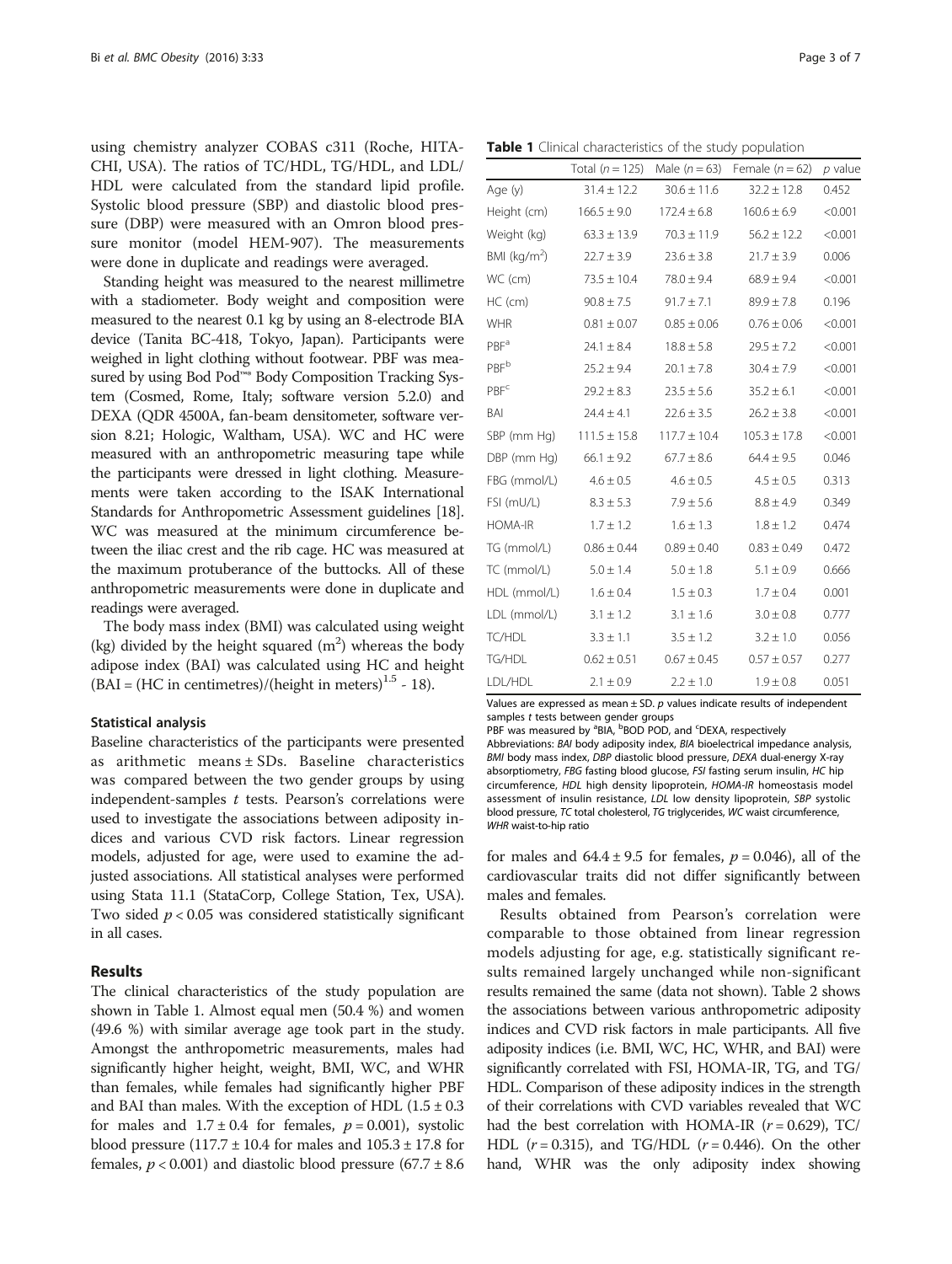<span id="page-3-0"></span>Table 2 Pearson's correlation coefficients of anthropometric measurements with cardiovascular risk factors for male participants ( $n = 63$ )

|                | BMI ( $kg/m2$ ) | WC (cm)    | $HC$ (cm) | <b>WHR</b> | BAI        |
|----------------|-----------------|------------|-----------|------------|------------|
| FBG (mmol/L)   | 0.097           | 0.145      | 0.108     | 0.124      | 0.048      |
| FSI (mU/L)     | $0.529**$       | $0.628**$  | $0.544**$ | $0.471**$  | $0.403**$  |
| <b>HOMA-IR</b> | $0.534**$       | $0.629**$  | $0.548**$ | $0.464**$  | $0.408**$  |
| TG (mmol/L)    | $0.411***$      | $0.412**$  | $0.407**$ | $0.264*$   | $0.424***$ |
| HDL (mmol/L)   | $-0.267*$       | $-0.374**$ | $-0.297*$ | $-0.330*$  | $-0.174$   |
| LDL (mmol/L)   | 0.022           | 0.049      | 0.071     | 0.007      | 0.048      |
| TC (mmol/L)    | $-0.005$        | $-0.001$   | 0.029     | $-0.034$   | 0.038      |
| TC/HDL         | 0.238           | $0.315*$   | $0.308*$  | 0.210      | 0.231      |
| TG/HDL         | $0.428**$       | $0.446**$  | $0.410**$ | $0.322*$   | $0.445***$ |
| LDL/HDL        | 0.209           | $0.290*$   | $0.292*$  | 0.186      | 0.200      |
| SBP (mm Hg)    | 0.138           | 0.228      | 0.060     | $0.352*$   | 0.066      |
| DBP (mm Hg)    | 0.076           | 0.200      | $-0.001$  | $0.366**$  | $-0.007$   |

\*Correlation is significant at  $p < 0.05$ 

\*\*Correlation is significant at  $p < 0.005$ 

Abbreviations: BAI body adiposity index, BMI body mass index, DBP diastolic blood pressure, FBG fasting blood glucose, FSI fasting serum insulin, HC hip circumference, HDL high density lipoprotein, HOMA-IR homeostasis model assessment of insulin resistance, LDL low density lipoprotein, SBP systolic blood pressure, TC total cholesterol, TG triglycerides, WC waist circumference, WHR waist-to-hip ratio

significantly association with SBP  $(r = 0.352)$  and DBP  $(r = 0.366)$  in males.

The relationships of anthropometric adiposity indices with CVD risk factors were found to be gender dependent. As observed in Table 3, BMI, WC, HC, WHR, and BAI were significantly correlated with all CVD risk factors, except for LDL and TC in female participants. Amongst them, the Pearson's correlation coefficients of BAI with HOMA-IR  $(r = 0.593)$ , TC/HDL  $(r = 0.522)$ , TG/ HDL  $(r = 0.542)$ , LDL/HDL  $(r = 0.497)$ , SBP  $(r = 0.474)$ , and DBP  $(r = 0.448)$  were the strongest.

As a direct measurement of body adiposity, PBF was assessed in the strength of its associations with CVD risk factors as presented in Table [4](#page-4-0) (males and females separately) and Additional file [1](#page-5-0): Table S1 (all participants). Table [4](#page-4-0) shows that PBF, measured by three different techniques, shared a comparable pattern of correlation for both genders. We found that PBF was significantly correlated with all CVD risk factors except for TC in female participants. No significant correlations were observed between PBF and FBG, LDL, TC, SBP, and DBP in males.

We compared the correlation strength of PBF derived from BOD POD and anthropometric adiposity indices with the CVD risk factors in the current study population (Fig. [1](#page-4-0) for males and Fig. [2](#page-5-0) for females). Figure [1](#page-4-0) shows that WC outperformed PBF in the strength of its correlation with HOMA-IR and TG/HDL and WHR had significant correlations with SBP and DBP, but not PBF

Table 3 Pearson's correlation coefficients of anthropometric measurements with cardiovascular risk factors for female participants  $(n = 62)$ 

|                | BMI (kg/m <sup>2</sup> ) | WC (cm)    | $HC$ (cm)  | <b>WHR</b> | BAI        |
|----------------|--------------------------|------------|------------|------------|------------|
| FBG (mmol/L)   | $0.444**$                | $0.454***$ | $0.341*$   | $0.420**$  | $0.452**$  |
| FSI (mU/L)     | $0.546**$                | $0.549**$  | $0.466***$ | $0.438**$  | $0.563**$  |
| <b>HOMA-IR</b> | $0.559**$                | $0.561***$ | $0.465***$ | $0.460**$  | $0.593**$  |
| TG (mmol/L)    | $0.384**$                | $0.417**$  | $0.289*$   | $0.406**$  | $0.541**$  |
| HDL (mmol/L)   | $-0.419**$               | $-0.398**$ | $-0.228$   | $-0.442**$ | $-0.509**$ |
| LDL (mmol/L)   | 0.177                    | 0.176      | 0.214      | 0.074      | 0.202      |
| TC (mmol/L)    | 0.071                    | 0.085      | 0.161      | $-0.028$   | 0.075      |
| TC/HDL         | $0.419**$                | $0.425***$ | $0.304*$   | $0.405***$ | $0.522**$  |
| TG/HDL         | $0.401**$                | $0.422**$  | $0.272*$   | $0.432**$  | $0.542**$  |
| LDL/HDL        | $0.399**$                | $0.402**$  | $0.294*$   | $0.376**$  | $0.497**$  |
| SBP (mm Hg)    | $0.403**$                | $0.385***$ | $0.283*$   | $0.369**$  | $0.474**$  |
| DBP (mm Hg)    | $0.452**$                | $0.433**$  | $0.363**$  | $0.346*$   | $0.448**$  |

\*Correlation is significant at  $p < 0.05$ 

\*\*Correlation is significant at  $p < 0.005$ 

Abbreviations: BAI body adiposity index, BMI body mass index, DBP diastolic blood pressure, FBG fasting blood glucose, FSI fasting serum insulin, HC hip circumference, HDL high density lipoprotein, HOMA-IR homeostasis model assessment of insulin resistance, LDL low density lipoprotein, SBP systolic blood pressure, TC total cholesterol, TG triglycerides, WC waist circumference, WHR waist-to-hip ratio

in male participants. Figure [2](#page-5-0) shows that BAI had a comparable correlation with CVD risk factors as PBF in female participants. The comparison of five anthropometric adiposity indices in their strength of correlations with CVD risk factors are shown in Additional file [1](#page-5-0): Figures S1 and S2.

## **Discussion**

Although the advanced instrumentations, such as DEXA and MRI, have been employed to measure PBF accurately, they are not readily available in most epidemiological studies due to the high cost and complexity. In contrast, anthropometric obesity measurements that reflect body fat are of importance in clinical settings because they require less expense and expertise. Although several studies have successfully included the anthropometric indices of body adiposity in the assessment of CVD risk factors [[19](#page-6-0)–[22](#page-6-0)], the best measure to predict these risk factors remained contentious, especially in Asians. Previous studies suggested that central obesity measures were more strongly associated with CVD risk factors compared with general obesity measures [\[21\]](#page-6-0). This is probably because central obesity is associated with systemic inflammation which directly contributes to CVD risk [\[23\]](#page-6-0). Conversely, some other studies, like ours, reported that the association between general obesity and CVD was similar to the association between central obesity measures and CVD [\[24, 25\]](#page-6-0). We found that both general obesity (BMI) and central obesity (WC) correlated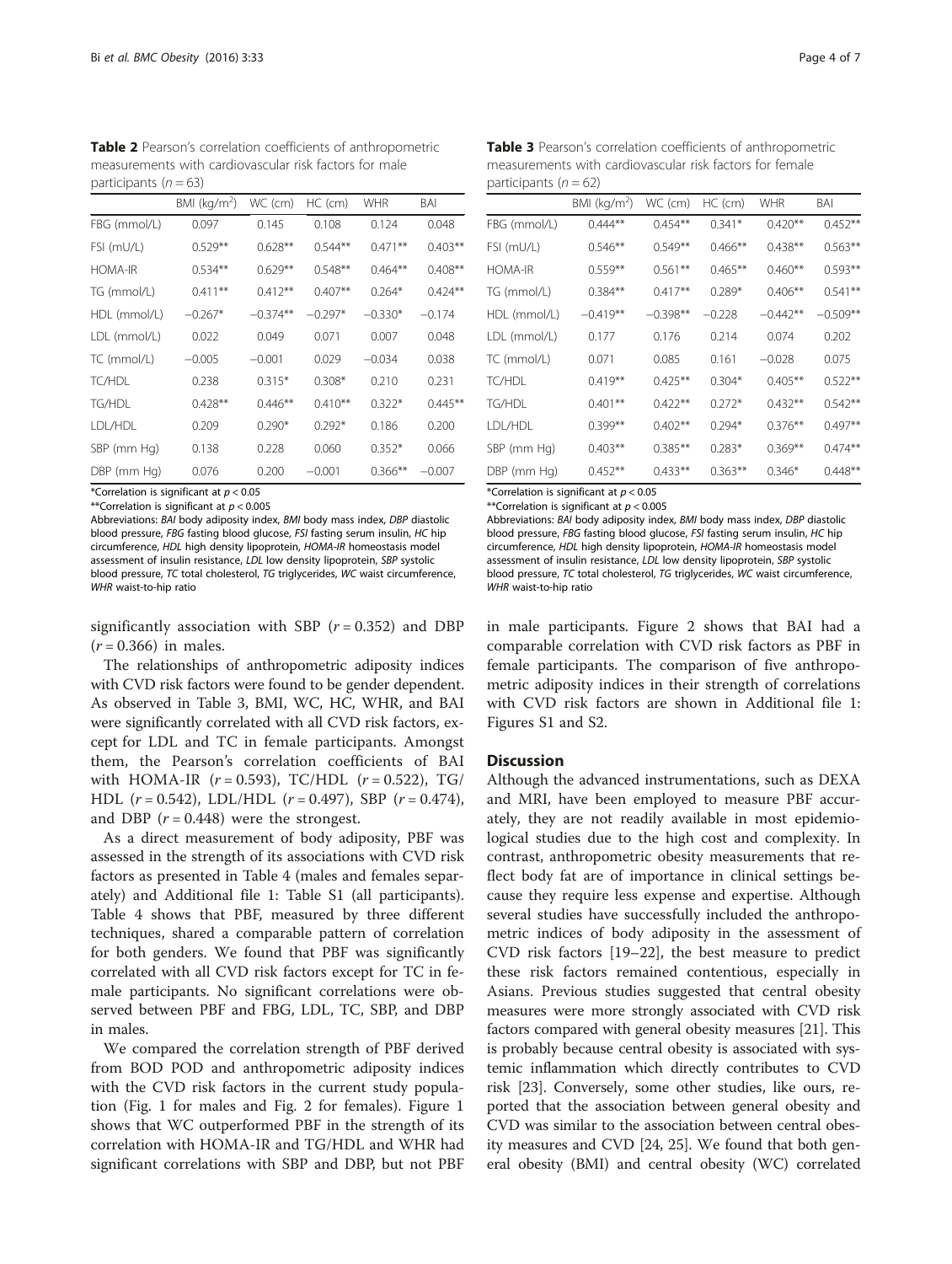<span id="page-4-0"></span>**Table 4** Pearson's correlation coefficients of PBF with cardiovascular risk factors for male ( $n = 63$ ) and female ( $n = 62$ ) participants

|                | PBF <sup>a</sup> |            | <b>PBF</b> b |            | PBF <sup>c</sup> |            |
|----------------|------------------|------------|--------------|------------|------------------|------------|
|                | Male             | Female     | Male         | Female     | Male             | Female     |
| FBG (mmol/L)   | 0.087            | $0.482**$  | 0.015        | $0.506**$  | 0.041            | $0.462**$  |
| FSI (mU/L)     | $0.595**$        | $0.589**$  | $0.547**$    | $0.536**$  | $0.524***$       | $0.542**$  |
| <b>HOMA-IR</b> | $0.581**$        | $0.601**$  | $0.526**$    | $0.583**$  | $0.504***$       | $0.574**$  |
| TG (mmol/L)    | $0.435**$        | $0.426**$  | $0.327*$     | $0.482**$  | $0.300*$         | $0.442**$  |
| HDL (mmol/L)   | $-0.462**$       | $-0.435**$ | $-0.400**$   | $-0.359**$ | $-0.356*$        | $-0.352*$  |
| LDL (mmol/L)   | 0.118            | $0.255*$   | $0.257*$     | $0.370**$  | 0.195            | $0.311*$   |
| TC (mmol/L)    | 0.053            | 0.151      | 0.191        | $0.297*$   | 0.138            | 0.248      |
| TC/HDL         | $0.432**$        | $0.488**$  | $0.500**$    | $0.519**$  | $0.437**$        | $0.474***$ |
| TG/HDL         | $0.490**$        | $0.440**$  | $0.401***$   | $0.438**$  | $0.361***$       | $0.401**$  |
| LDL/HDL        | $0.405**$        | $0.466**$  | $0.484**$    | $0.501***$ | $0.423**$        | $0.451***$ |
| SBP (mm Hg)    | 0.130            | $0.452**$  | 0.085        | $0.462**$  | 0.081            | $0.408**$  |
| DBP (mm Hg)    | 0.146            | $0.491**$  | 0.139        | $0.517**$  | 0.100            | $0.471***$ |

\*Correlation is significant at  $p < 0.05$ 

\*\*Correlation is significant at  $p < 0.005$ 

PBF was measured by <sup>a</sup>BIA, <sup>b</sup>BOD POD, and <sup>c</sup>DEXA, respectively

Abbreviations: BIA bioelectrical impedance analysis, DBP diastolic blood pressure, DEXA dual-energy X-ray absorptiometry, FBG fasting blood glucose, FSI fasting serum insulin, HDL high density lipoprotein, HOMA-IR homeostasis model assessment of insulin resistance, LDL low density lipoprotein, PBF percent body fat, SBP systolic blood pressure, TC total cholesterol, TG triglycerides

significantly more with seven of the CVD risk factors (FBG, FSI, HOMA-IR, TG, TC/HDL, TG/HDL, LDL/ HDL) than HC when all participants were considered together. Moreover, WHR correlated the best with HDL, SBP, and DBP (Additional file [1](#page-5-0): Table S1).

BAI was recently proposed to offer a simple-to-use tool to estimate body adiposity [\[26\]](#page-6-0). The assessment of BAI's association with CVD risk factors has been done in various populations with different ethnicities showing that BAI was inferior to other anthropometric measures such as BMI and WC as a predictor of CVD risk factors [[20, 27](#page-6-0)–[30\]](#page-6-0). This present study shows that BAI and PBF shared a comparable correlation pattern, suggesting that

BAI, as a measure of overall adiposity, seemed to correlate with PBF better than other anthropometric indices. However, there was no case in which BAI and PBF outperformed these indices with regards to their correlation with several CVD risk factors including HDL, TC/HDL, LDL/HDL, SBP, and DBP in the gender-pooled analyses. This is consistent with prior investigation of body composition and health risk showing that PBF did not perform better than BMI or WC in predicting metabolic risks [[31\]](#page-6-0). Although BAI is related to PBF, it may not be a good indicator of CVD risks as observed in the current population. A circumspect approach may be to use WC and WHR in routine clinical assessment since they are

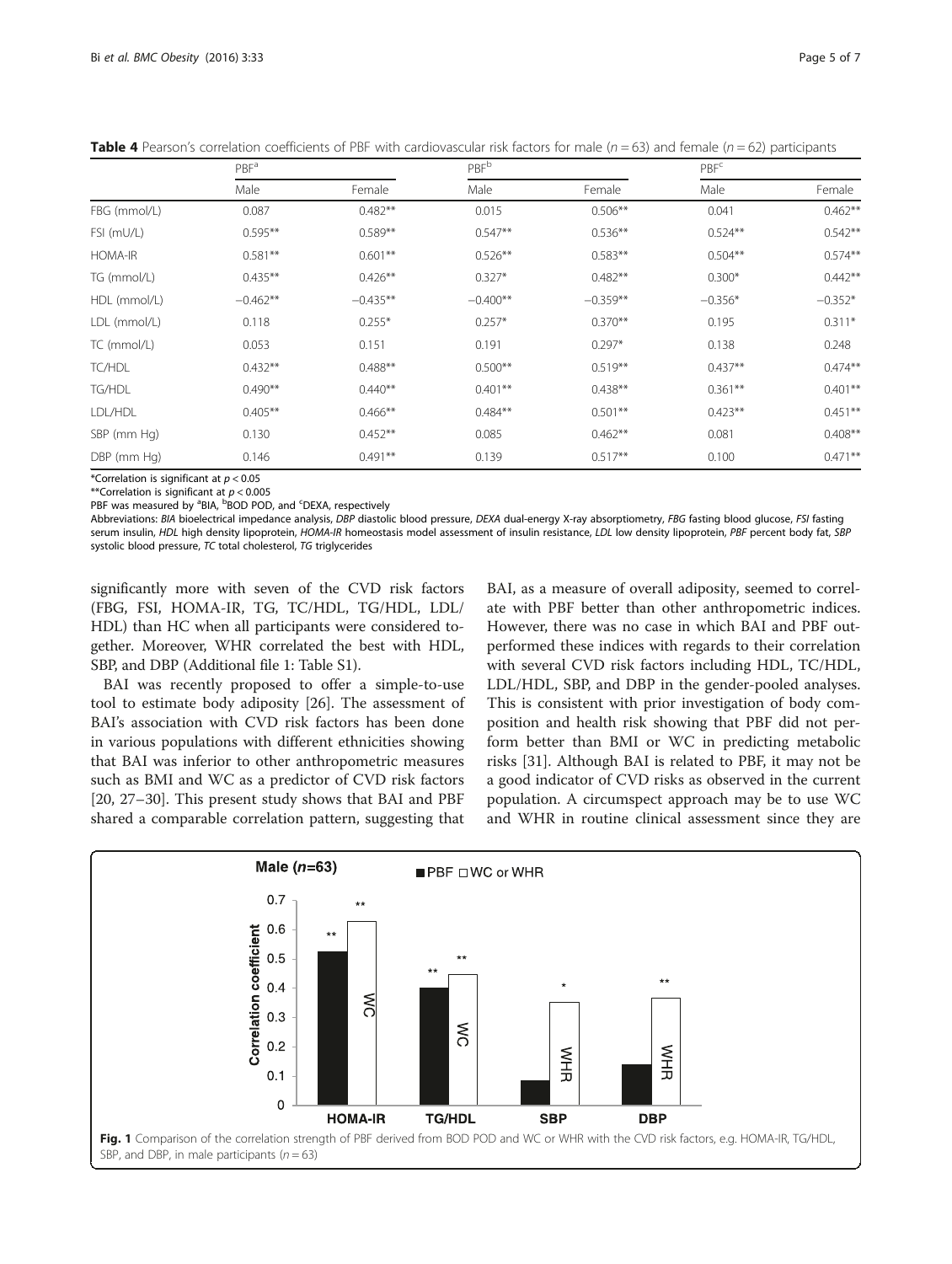<span id="page-5-0"></span>

easy to measure and less prone to measurement and calculation errors [\[32\]](#page-6-0).

An intriguing result of this study was the pronounced gender difference in the correlations of body adiposity measures with CVD risk factors. For male participants, central obesity (WC and WHR) was more strongly associated with CVD risk factors, whereas BAI appeared to be a better predictor of CVD risk factors in female participants (Tables [2](#page-3-0) and [3\)](#page-3-0). This may be attributed to the different distribution of adipose tissue in males and females. Compared to men who store more fat in the visceral depot, women store them in the gluteal-femoral region [\[33, 34](#page-6-0)]. Therefore, women had less visceral fat despite having a higher total body fat [\[35](#page-6-0)]. While some epidemiological studies have concluded that visceral adipose tissue was a stronger correlate of CVD [[36](#page-6-0), [37](#page-6-0)], others have argued that subcutaneous adipose tissue may have protective effects [[38](#page-6-0), [39](#page-6-0)]. It has thus been hypothesized that the different fat distribution in males and females may contribute to the different correlation of anthropometric obesity indices with CVD risk factors.

## Conclusions

In conclusion, our study reports that several simple anthropometric measurements of obesity, i.e. BAI, WC, and WHR, outperform the measurement of PBF in the prediction of CVD risk factors in healthy males and females living in Singapore. Our data suggests that the correlations between obesity indices and CVD risks are gender-dependent. While measures of central adiposity show stronger associations with CVD risk factors in males, measures of general adiposity show stronger associations in females.

Our study has several limitations that warrant further investigation. This is a cross sectional study and thus causal inferences cannot be drawn. Moreover, the sample size of this study is small. Future studies should be

conducted with larger sample sizes. Additionally, although HOMA-IR has become a widely used clinical and epidemiological tool, it is not a direct measurement of insulin resistance. Therefore, the use of HOMA-IR to assess insulin resistance may have potential problems and needs further validation. Despite these limitations, the results of our study provide evidence of the linkage between simple anthropometric measurements and the purported associations between adiposity and health markers.

## Additional file

[Additional file 1:](dx.doi.org/10.1186/s40608-016-0114-4) Supporting information. Table S1. Correlation coefficients of anthropometric measurements and PBF with cardiovascular risk factors for all participants. Figure S1. Correlation coefficients between different anthropometric measurements and CVD risk factors in female participants. Figure S2. Correlation coefficients between different anthropometric measurements and CVD risk factors in male participants. (DOCX 25 kb)

#### Abbreviations

BAI, body adiposity index; BIA, bioelectrical impedance analysis; BMI, body mass index; CVD, cardiovascular disease; CT, computed tomography; DBP, diastolic blood pressure; DEXA, dual-energy X-ray absorptiometry; DM, diabetes mellitus; FBG, fasting blood glucose; FSI, fasting serum insulin; HC, hip circumference; HDL, high density lipoprotein; HOMA-IR, homeostasis model assessment of insulin resistance; LDL, low density lipoprotein; MRI, magnetic resonance imaging; PBF, percent body fat; SBP, systolic blood pressure; TC, total cholesterol; TG, triglycerides; WC, waist circumference; WHR, waist-to-hip ratio

#### Acknowledgements

The authors greatly thank Ms. Susanna Lim and Ms. Cathy Mok for help with venipuncture.

#### Funding

Not applicable.

## Availability of data and materials

Data supporting our findings can be sent by corresponding author upon request.

#### Authors' contributions

The authors' responsibilities were as follows: CJH designed the study; XB, SLT, CL, RQ, and YTL conducted experiments and collected data; XB and SLT